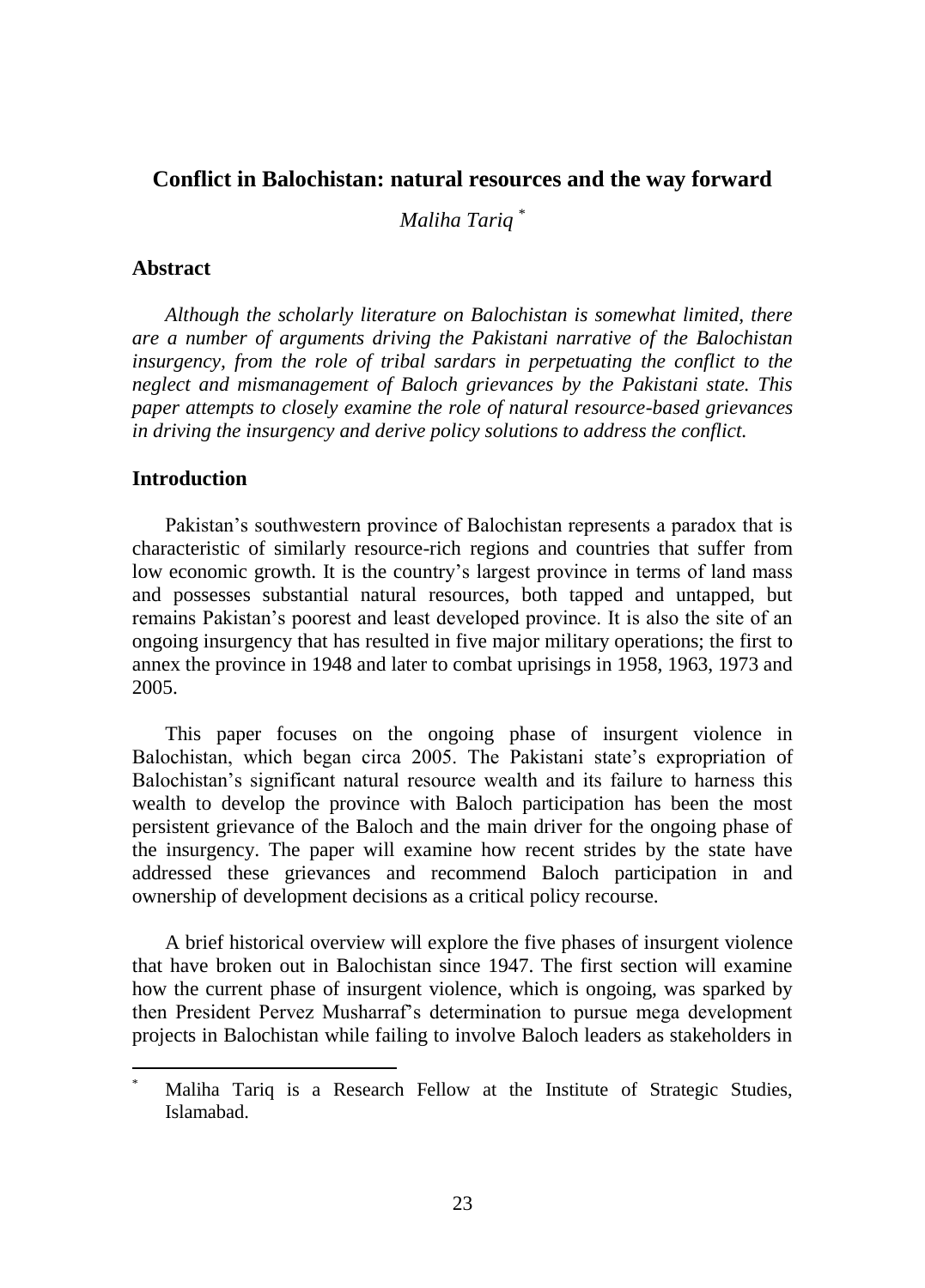the decision-making process. The next section will examine the theoretical basis for the relationship between natural resource wealth and civil conflict that is in several ways exemplified by the Balochistan conflict.

The paper also aims to explore Baloch grievances with a particular focus on natural resource exploitation by the state and how this has, in many ways, become the issue upon which the entire conflict pivots. Recent economic and political overtures by the government have proved critical in bridging the trust deficit between the Baloch and the state. The ultimate policy solution however is to involve Baloch leaders in decision-making regarding development projects in Balochistan.

## **History**

Despite a history of rebelling against the British, Baloch dissent in postpartition Pakistan began in 1948 when the former princely state of Kalat was forcibly annexed to Pakistan.<sup>1</sup> The Khan of Kalat declared independence on 15 August 1947 but acceded to Pakistan on 27 March 1948. However, the Khan"s younger brother, Abdul Karim Khan, refused to recognize what he believed was a forced accession and launched a rebellion against the Pakistani state in May 1948.<sup>2</sup> Following a skirmish between the military and the rebels, Abdul Karim Khan was arrested in 1950 and sentenced to seven years in prison.

The next spate of rebellion began in 1958 but the seeds of unrest were sown in 1955 with the establishment of the One Unit system, whereby all four provinces of West Pakistan were merged into one administrative unit to offset the East Pakistan majority. The Baloch vocalized their concern regarding the scheme that they believed would curtail their autonomy. Subsequent unrest in Balochistan led to the imposition of the first martial law in 1958 as the army moved into Kalat and arrested Khan, along with other political leaders in the province.<sup>3</sup> Agitations over One Unit continued and in 1963 the Bugti, Marri and Mengal ribes rebelled thus leading to another brief uprising. When the Bugti tribe organized a resistance against the distribution of Baloch land to service members, the army carried out aerial bombings in response.<sup>4</sup> By the late 1960s, opposition over the lack of political participation and economic development had grown and carried over into the major insurgency that was to come in the 1970s.

Balochistan was granted the status of a province in 1970. By this time the government in Islamabad was essentially administering the province in a colonial manner, characterized by resource expropriation and non-existent development. Infrastructure, natural resource development and exploration was controlled by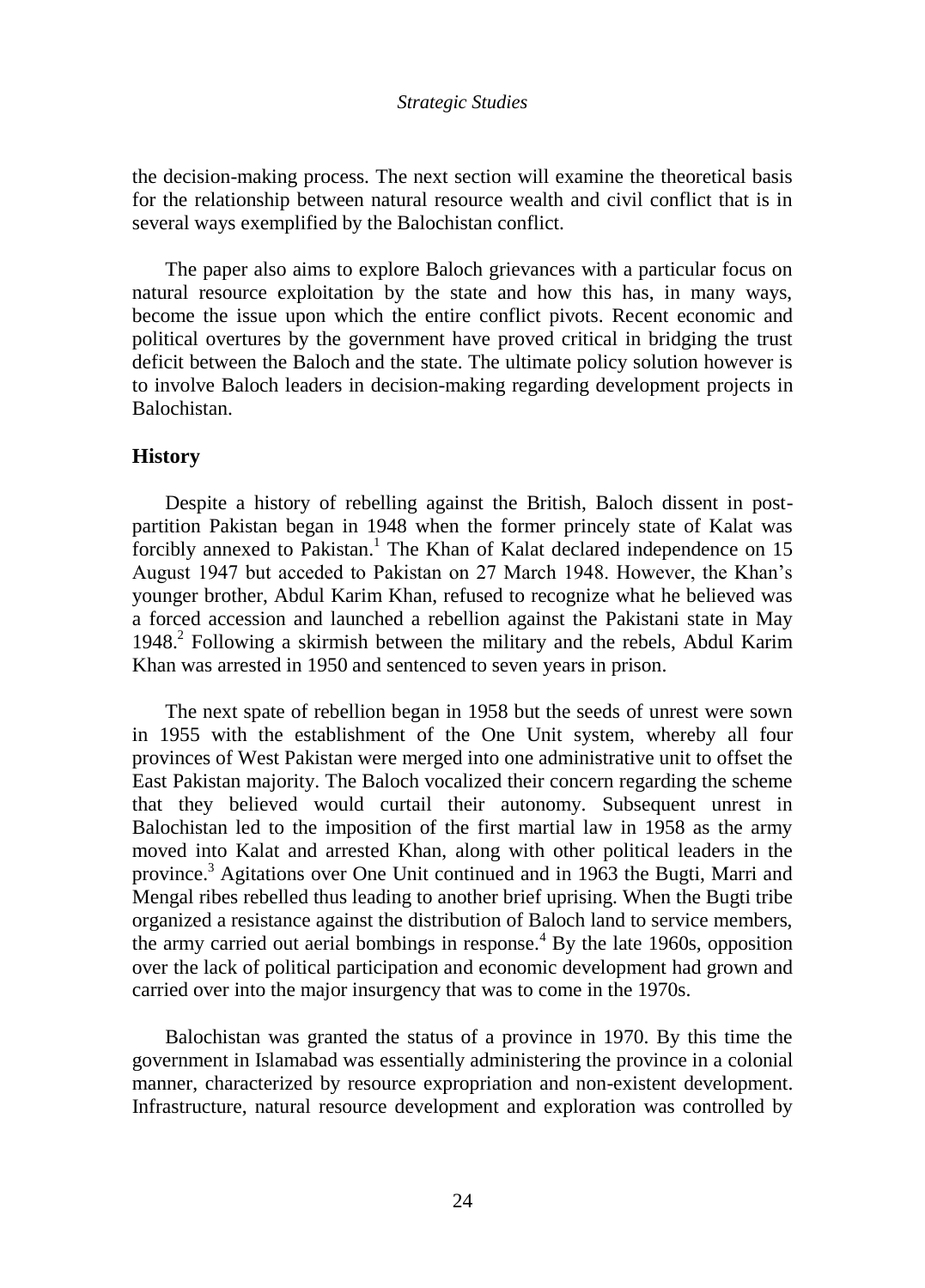### *Conflict in Balochistan: natural resources and the way forward*

the federal government, literacy rates were below the national average and Balochistan was only receiving about \$1.2 million in gas royalties, despite being the source of 80 percent of Pakistan's gas production.<sup>5</sup>

In February 1973, Prime Minister Zulfikar Ali Bhutto dismissed the Balochistan provincial government on the grounds of lawlessness, which led to an insurgency in the province that lasted until  $1977$ . Baloch rebels, including fighters from the Baloch Students Organization (BSO) and the Baloch People"s Liberation Front (BPLF), launched guerrilla warfare against the Pakistan army"s presence in Balochistan and by July 1974 the rebels were disrupting infrastructure and natural resource exploration in the province. The army was able to suppress the insurgency by 1974, its primary tactic being sheer military might and indiscriminate targeting of villages suspected of harboring insurgents.

President Zia ul Haq attempted to appease the Baloch by investing in infrastructure development, including roads and power grids. The Baloch nationalists also participated in the party-less elections held in  $1985$ .<sup>7</sup> This trend continued between 1989 and 1999 when there was a lull in insurgent violence and the Baloch freely elected their political leaders.

The current phase of the insurgency began in 2005 but Baloch grievances had been intensifying for years. After President General Pervez Musharraf assumed power in 1999 he began to pursue mega development projects in Balochistan, particularly the Gwadar port project. The Baloch grievance pertaining to natural resource expropriation became central as the leaders believed that the projects were being initiated without their input and consent.

By 2000, as construction in Gwadar picked up pace and more army cantonments began to emerge in Balochistan, the Baloch Liberation Army (BLA) started carrying out bomb blasts and acts of sabotage against government institutions and energy infrastructure in the province. In June 2003, the army was deployed to Dera Bugti and the head of the Bugti tribe, Nawab Akbar Bugti, was pressurized to surrender.<sup>8</sup> However, in January 2005, the rape of a female doctor working at a hospital in Dera Bugti sparked off a full-blown insurgency. The accused was an army officer and while the Baloch demanded due process, Musharraf declared that the officer was innocent. By December 2005, insurgent activity including attacks on gas pipelines and a rocket attack on Musharraf"s entourage escalated and the Pakistan army subsequently launched a military operation in Balochistan.<sup>9</sup> More than  $10,000$  troops were deployed to the province and Musharraf threatened the rebels, stating that they "would not know what hit' them if they continued to 'push' the government.<sup>10</sup>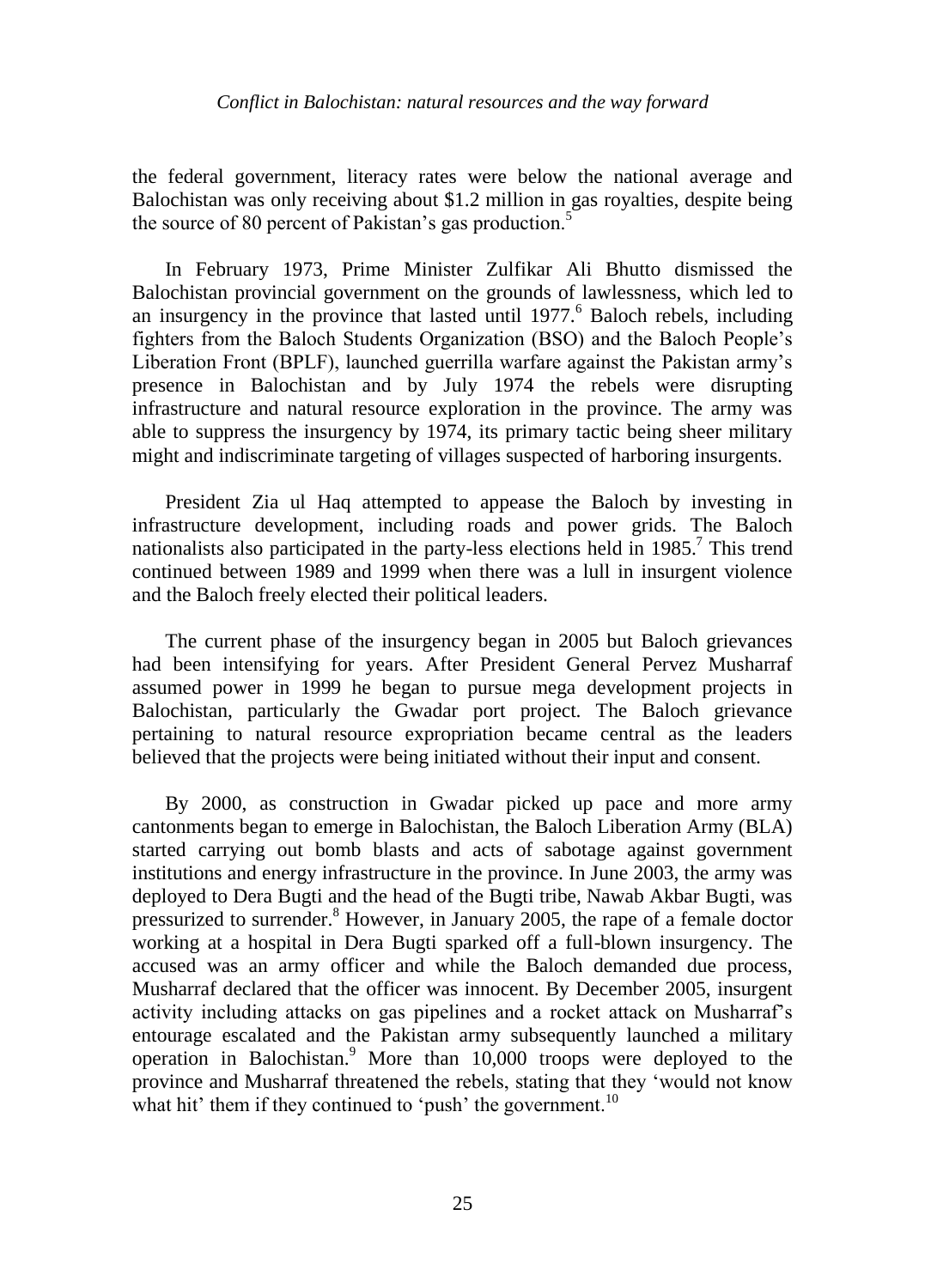In August 2006, Nawab Akbar Bugti was killed in an army operation igniting further protests and unrest across Balochistan. Despite some political, economic and military overtures by the Pakistani state to try and address the grievances of the Baloch, the insurgency still continues today.

It must be noted that not all of the violent activity and unrest in Balochistan can be attributed to Baloch rebels. Sectarian violence, tribal rivalries, attacks on non-Baloch settlers and attacks conducted by Al Qaeda and the Taliban, particularly against NATO convoys, also characterize the current state of unrest that cripples the province. Sectarian violence in Balochistan has increased since 2009 as major sectarian groups such as the Sipah-e-Sahaba Pakistan (and their offshoot Lashkar-e-Jhangvi) as well as the Imamia Student Organization have expanded their operations.<sup>11</sup> In addition to these attacks, rebels consistently target the energy infrastructure and personnel working on the gas pipeline network that spreads across  $27,000$  km.  $^{12}$ 

This targeting of the energy infrastructure can be explained, in large part, by the theoretical literature on natural resource-based conflicts. In analyzing the conflict in Balochistan through the spectrum of resource-based grievances it is necessary to state one caveat at the outset. The natural resources extracted from Balochistan, particularly natural gas, are mostly meant for consumption within the country and not for export. The argument put forth in the literature is that dependence on primary commodity exports increases the likelihood of civil conflict. Although the argument about exports does not necessarily apply to Balochistan, an outflow of natural resources from Balochistan to the other provinces has been a constant source of contention.

#### **Theoretical background**

Conflict theories have established a connection between natural resource wealth and civil conflict, in that natural resource wealth can lead to, intensify or sustain civil violence. This does not mean that natural resource dependence, as in the case of Pakistan"s dependence on Balochistan"s natural gas, makes conflict inevitable but it does increase the risk of civil conflict.<sup>13</sup> Natural resource wealth and the possibility of resource rents create the impression for dissatisfied subgroups that secession could be a viable or even profitable option by increasing the 'prize value' of capturing the territory or state.<sup>14</sup> Perhaps voicing this understanding, Baloch politician and former governor, Mir Ghaus Bizenjo famously claimed that Balochistan did not need Pakistan but Pakistan needed Balochistan.<sup>15</sup>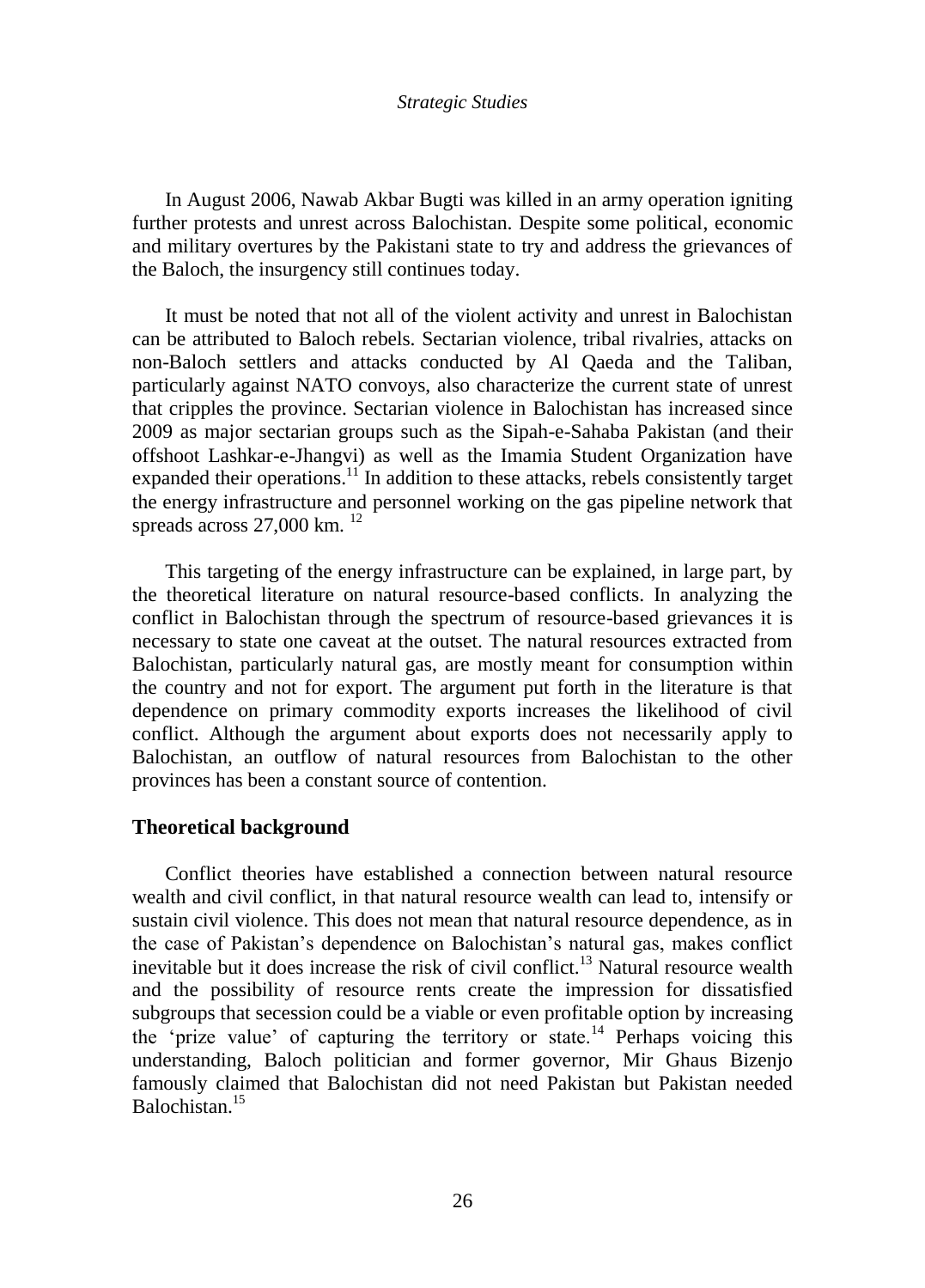David and Gagne have outlined three analytic approaches to studying resource-based conflicts. The first focuses on environmental factors or the grievances that arise due to the increasing scarcity of renewable resources. The second emphasizes economic factors where the greed-focused, profit-maximizing motivations of individuals are the driving forces behind conflict. The third and final state-centric approach focuses on political factors and institutional weaknesses. Economic factors are particularly pertinent to this current analysis. Although the authors argue that economic factors are strongly associated with oil, they describe loot-seeking rebels" alluding to ethnic and religious marginalization, uneven distribution of wealth, government incompetence and lack of political rights in their political demands.<sup>16</sup> Baloch rebels state all of these grievances as justification for waging war against the Pakistani state.

Most importantly, if a certain subgroup (be it ethnic, political or religious) believes that it is not receiving its due share from the development of natural resources, political instability becomes more likely.<sup>17</sup> Rebel attacks on oil workers in Nigeria and on energy infrastructure and personnel in Balochistan are fitting examples of this scenario. If there is an energy infrastructure in place to extract and develop natural resources, rebels have both the opportunity and the incentive to attack such infrastructure to increase instability, exert political pressure on the state and lend more credence to their nationalist struggle.<sup>18</sup>

Moreover, any region"s citizens expect a share of the wealth that is generated from natural resources extracted from their land. If the inhabitants of resource rich regions perceive themselves to be lagging behind (in terms of infrastructure and living standards) at the expense of regions or provinces that benefit from their resources, they are likely to become resentful.<sup>19</sup> Indeed, Baloch leaders have argued in the past that they will not support foreign development initiatives that extract resources from Balochistan for the benefit of Islamabad or Punjab.<sup>20</sup>

Scholars such as Collier have established that economic development is crucial in order to reduce the incidence of civil war.<sup>21</sup> In the case of Balochistan, the first steps towards this would involve effective natural resource revenue management and development projects that have social and economic benefits for local Baloch communities. From a political point of view, the state must give Baloch political leaders and the provincial government equal decision-making powers thereby making them active participants and stakeholders in the province"s economic development.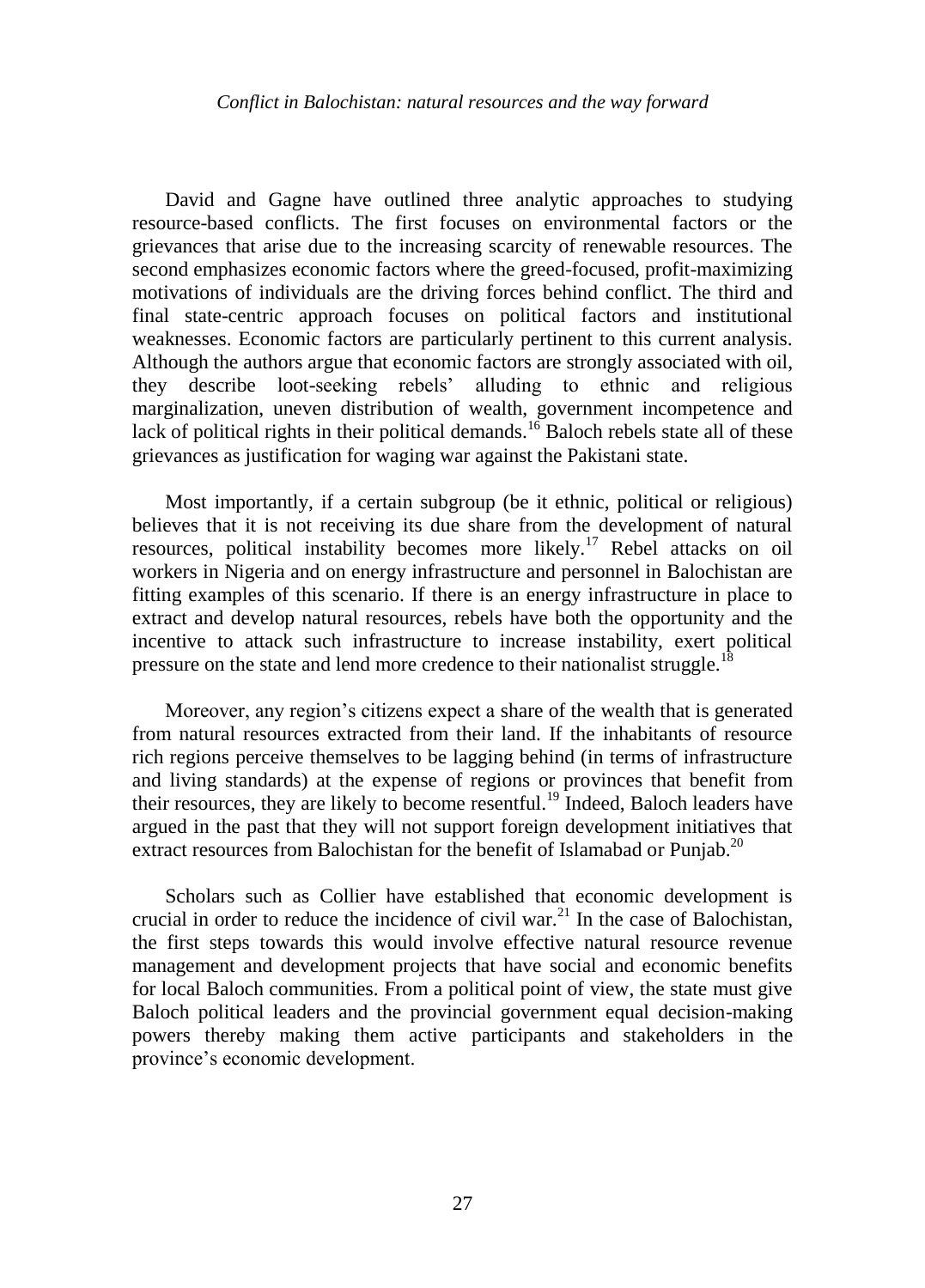The second solution from a policymaking perspective is effective natural resource management. Alao makes the point that the governance structure around the extraction and processing of resources and the management of resource revenues is what determines whether natural resources are a blessing or a curse.<sup>22</sup> In the case of Balochistan this would entail ensuring that natural resource revenues are trickling back into Balochistan not just in the form of royalties but also development funds.

## **Grievances**

There is no doubt that the Baloch insurgency, like any other insurgency, is complex and multifaceted. Baloch grievances against the Pakistani state range from political isolation, economic underdevelopment, continued military presence in the province and natural resource expropriation. Conversely, the state argues that the conflict is perpetuated by Baloch tribal sardars who shun the government"s overtures to develop and integrate Balochistan in order to maintain their own grip on power. $^{23}$ 

Balochistan is Pakistan"s poorest province with 58 percent of the population living below the poverty line. At least 92 percent of Balochistan's districts have been classified as "high deprivation" areas, as opposed to 50 percent in Sindh and 29 percent in Punjab. The province also fares poorly in terms of development indicators for health, education, literacy, water and sanitation.<sup>24</sup> The paradox of resource wealth and economic deprivation is evident in the district of Dera Bugti, the location of Pakistan"s largest gas field, which was ranked last out of ninetyone districts in the Human Development Index. $25$ 

## *Political exclusion*

Baloch claims about political isolation pertain to the exclusion of the provincial government from crucial decisions that affect Balochistan as well as the underrepresentation of the Baloch in the civil services, army and police, which tend to be dominated by Punjabis.<sup>26</sup> Often in the past, a non-Baloch leader installed by the federal government has headed the government of Balochistan.

### *Military force*

To date, the Pakistani state's primary counterinsurgency tactic has been brute military force. As examined, the Pakistan army has carried out five military operations in the province over six decades in various attempts to quell the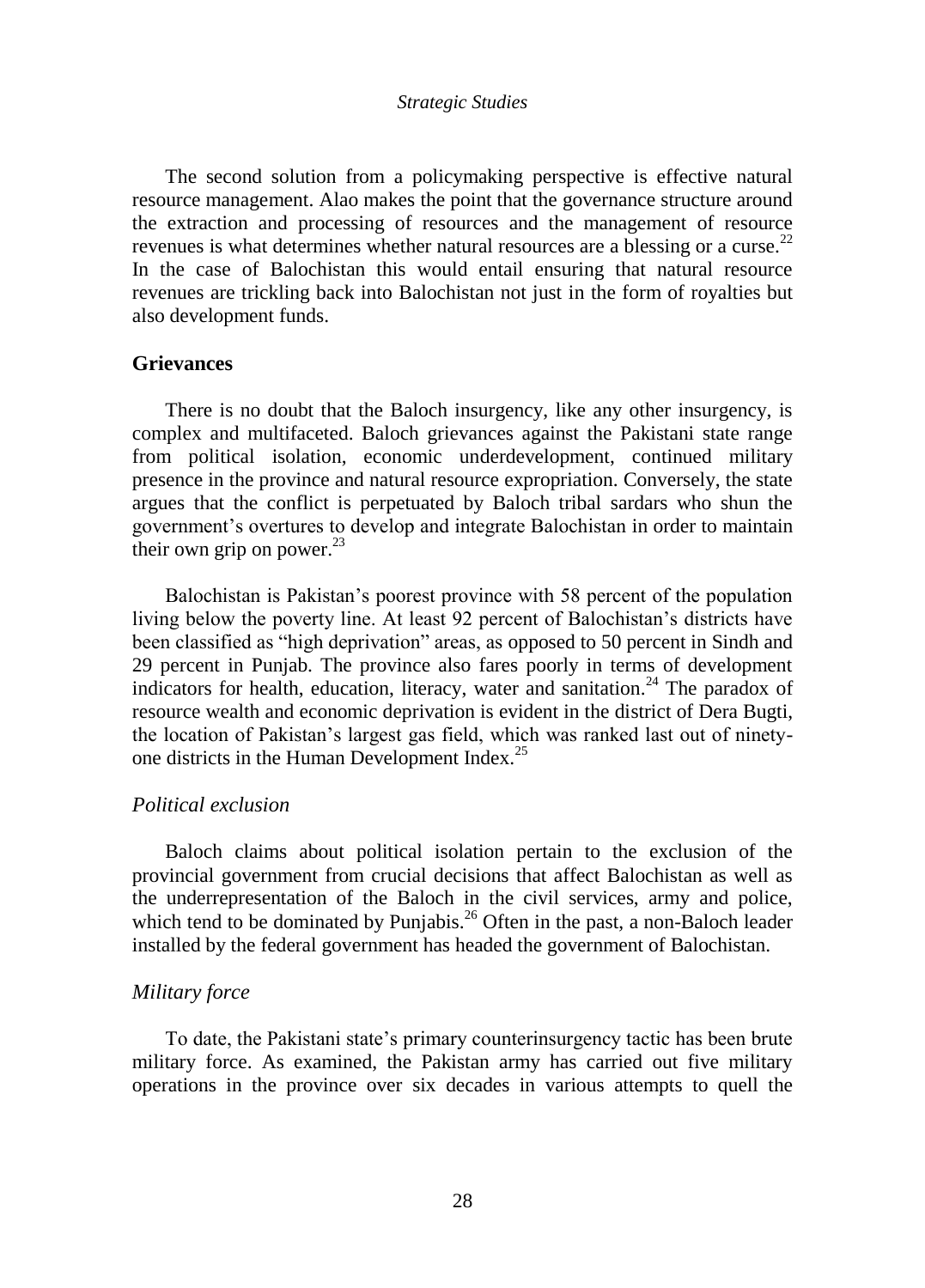insurgency but with its propensity to yield the stick rather than the carrot in addressing the conflict, it has failed to strike at the root cause.

## *Demographic imbalance*

Of pressing concern is the fact that the Baloch are demographically outnumbered in their own province. Balochistan is ethnically and linguistically fragmented; although the Baloch are the largest ethnic group, they do not form the majority.<sup>27</sup> There has been no national census in Pakistan since 1998 but it is believed that the previously second-largest group in the province, the Pashtuns, may already outnumber the Baloch in Balochistan.<sup>28</sup> Meanwhile, the Gwadar port project led to a massive influx of migrant workers from other provinces and this fact, together with the migration of Pashtun-majority Afghan refugees to Balochistan"s northern regions, has altered the demographic dynamics of the province. In fact, Baloch speakers are the majority in only four out of thirty districts, namely Kharan, Makran, Sibi and Shagai.<sup>29</sup>

## *Natural resource expropriation*

Finally, grievances about natural resource expropriation form the bedrock of Baloch resistance against the centralized Pakistani state, which they feel has been exploiting their resources in a pseudo-colonial manner.<sup>30</sup> The contentious relationship between the resource-dependent Baloch and the resource-extractive Pakistani state and the question of the allocation of Balochistan's natural resources is perhaps the most crucial piece of the Balochistan puzzle and has been continually articulated by Baloch leaders through the history of the conflict.

Any discussion about Balochistan"s natural resource wealth must take into account not just the reserves of natural gas, oil and the mineral deposits but also its long coastline along the Arabian Sea. Moreover, the province"s strategic location and the fact that it could be a transit route for potential gas pipelines from Iran and Turkmenistan increases its importance both to the Pakistani government, which is facing an energy crisis and seeks to tap into regional energy sources, and the Baloch rebels, who have further incentive to seek autonomy or in some cases, outright secession in order to gain control over the land and resources  $31$ 

Balochistan is home to major gas fields including Sui, Uch, Pirkoh, Loti (all of which are located in the conflict-ridden district of Dera Bugti) and Zarghun. These account for nearly 36 percent of Pakistan"s total gas production. While the province consumes only about 17 percent, the majority of this gas production is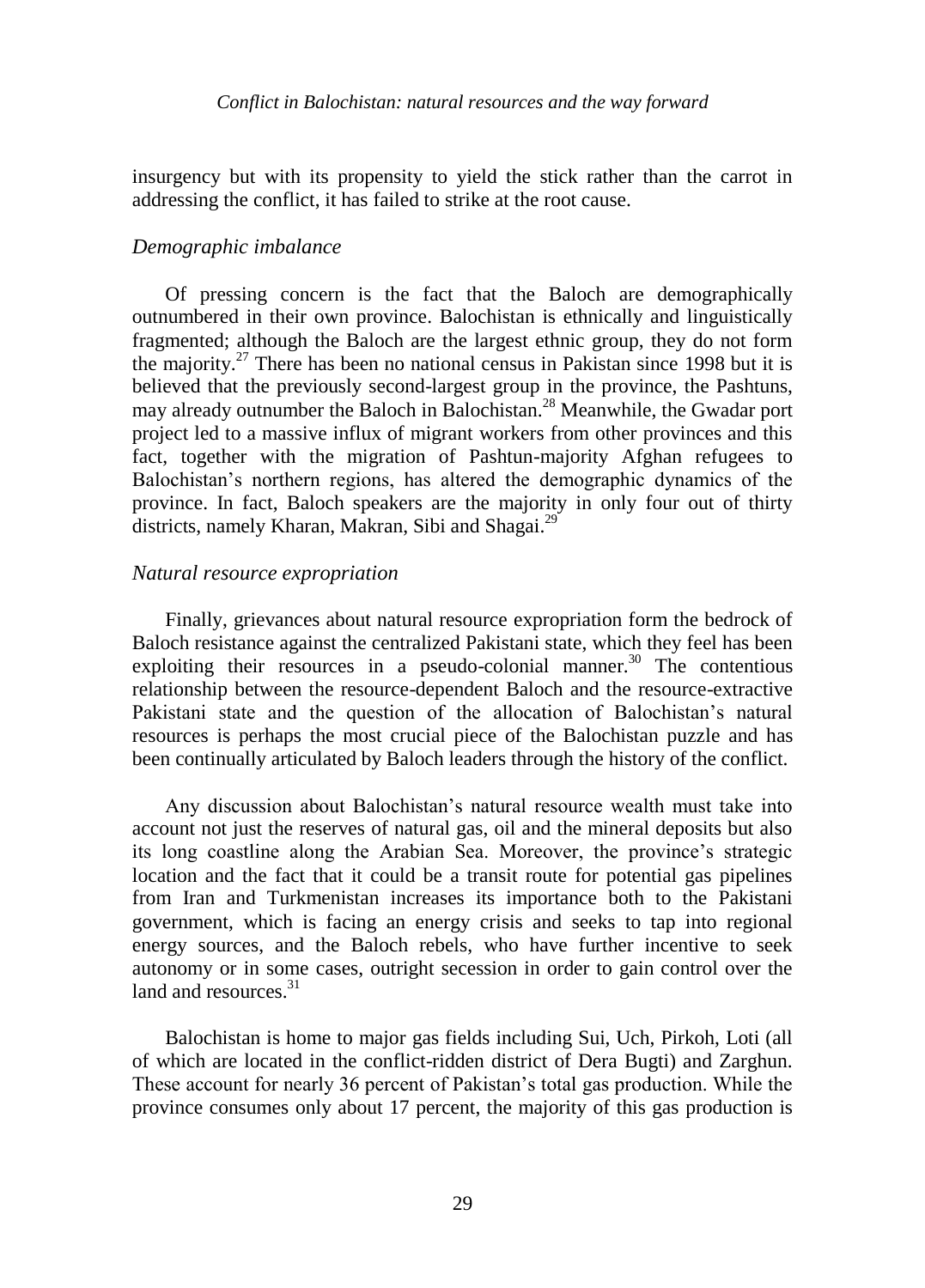consumed by the rest of the country.<sup>32</sup> Balochistan also produces more than  $40$ percent of Pakistan"s primary energy, consisting of coal, oil, natural gas and electricity. However, the rebels" sabotage of the energy infrastructure creates a hostile environment for exploration work and companies prefer instead to invest in exploration in Sindh. As a result, although the province is home to two-fifths of the original recoverable gas reserves, it only has one-tenth of exploratory wells.<sup>33</sup> Untapped natural reserves of oil and gas in Balochistan are estimated at 6 trillion barrels and 19 trillion cubic feet respectively.<sup>34</sup>

Balochistan is also rich in minerals such as copper, uranium, gold, coal, silver and platinum.<sup>35</sup> Over the past four years the province has earned close to Rs 2489 million from minerals and the provincial government has issued nine exploration and mining licenses.<sup>36</sup> A major project for copper exploration, known as Saindak, was originally given to China and had a skewed profit distribution ratio whereby China received 50 percent of the profits, the Pakistani government received 48 percent and Balochistan received only 2 percent (later revised to 5 percent).<sup>37</sup> Recently the provincial government requested that the project ownership be transferred to it; a request that, if implemented, would be a major step towards alleviating tensions.

Balochistan has a 760 kilometer-long coastline along the Arabian Sea and the development of a port in the former fishing village of Gwadar is a strategic imperative for Pakistan (and the port's investor China) for a number of reasons. Located only 250 miles from the Strait of Hormuz, Gwadar would provide landlocked Afghanistan and the Central Asian Republics with access to the Persian Gulf.<sup>38</sup> The Gulf also accounts for 60 percent of China's energy trade. China is also interested in developing Gwadar as a counterweight to Iran"s Chabahar port, which India is partly financing.<sup>39</sup> Moreover, as far as Pakistan is concerned, Gwadar would provide strategic depth to the Pakistan Navy as an alternative to the naval base in Karachi, which is more vulnerable to potential Indian blockades $\frac{40}{3}$ 

Baloch leaders have complained for decades about the allocation of their natural resources and seek primacy over their resources, coastline, land ownership and land use.<sup>41</sup> Not only did the center rebuff these claims repeatedly in the past but it also failed to harness Balochistan"s resource wealth to develop the province. The most glaring example of resource exploitation was the fact that although gas was discovered at Sui in 1953, Quetta, the capital of Balochistan, did not receive gas until 1986 (more than two decades after cities such as Multan and Lahore in Punjab received their gas supply). $^{42}$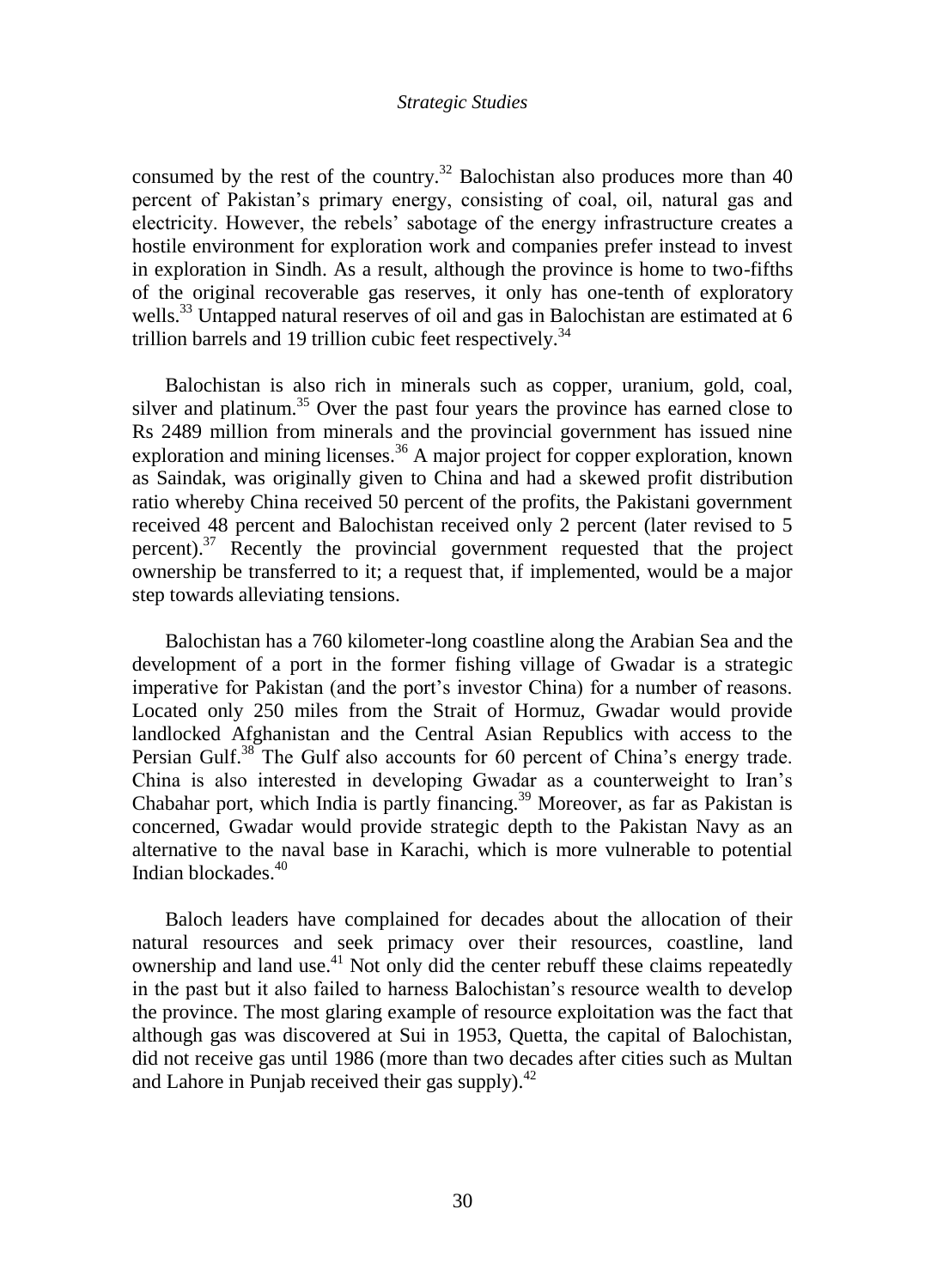Prior to the recent National Finance Commission (NFC) award, Baloch nationalists argued that the federal government owed Balochistan billions of rupees in royalties, at one point alleging that the federal government paid Balochistan one-fifth of the royalties it paid the other provinces, and that it charged a lower price for gas extracted from Balochistan than it does for gas produced in other provinces.<sup>43</sup> They also claimed that the government did not take Baloch leaders into confidence regarding mega development projects based in the province and that it strictly regulated the gas fields.<sup>44</sup>

Musharraf"s aggressive pursuit of the Gwadar project not only reinforced these grievances in the eyes of Baloch nationalists but also spurred them to take action against the state. The process of developing energy sites began as early as 1999 and involved the development of military garrisons and cantonments to secure these sites.<sup>45</sup> The Baloch, who view the Pakistan army with deep suspicion due to the history of military operations in the province, saw these developments as encroachments and exploitation of their resources thus igniting the dormant insurgency.

Baloch leaders consistently maintained that they had not been consulted regarding the inception of the project. Moreover, in February 2007 the federal government granted a 40-year lease and 20-year tax exemption to the Port of Singapore Authority (PSA) without conferring with members of the provincial government.<sup>46</sup> Further agitating the Baloch, the government agreed to allow Baloch workers only a limited role in construction. Only one in six workers during the first phase of construction were Baloch, working on daily wages.<sup>47</sup> China, which provided the bulk of the nearly \$250 million cost of the project with a \$200 million soft loan, brought its own workers to Balochistan.<sup>48</sup> This prompted the ire of the insurgents and in a well-publicized attack that prompted Musharraf to ramp up security for workers, three Chinese engineers were killed by a car bomb in  $2004.<sup>49</sup>$ 

In response to repeated injustices, groups such as the Balochistan Liberation Army (BLA) have grown in strength; the BLA is estimated to have at least 3,000 fighters today.<sup>50</sup> Other major actors include the Baloch Republican Party, which opposes political dialogue; the Baloch Republican Army (BRA); and the Baloch Student Organization (BSO). Since 2004, the BLA, BRA and BLT have claimed responsibility for  $222$  civilian killings.<sup>51</sup> The BLA's operations, for instance, focus on resource-rich areas such as Gwadar, Khuzdar, Kohlu and Sui, where it targets government installations, security forces, gas pipelines and communications infrastructure.<sup>52</sup>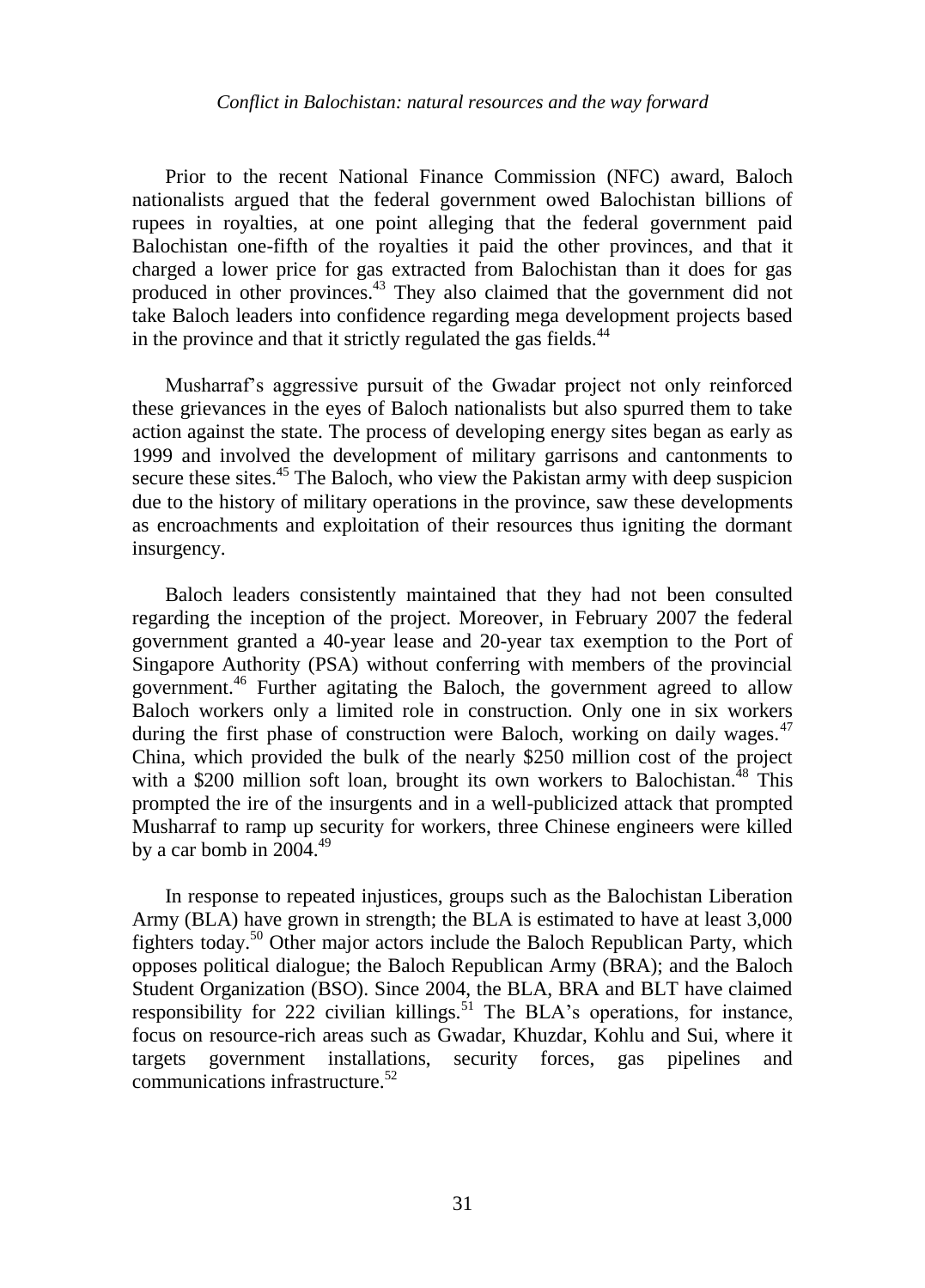## **The narrative of the Pakistani state**

The Pakistani state's argument also merits consideration as it forms the narrative that has been used to justify the policy of military force that has been consistently used in Balochistan.

The province is politically fragmented with a unique tribal structure. The tribes are independent and tribal leaders, or sardars, exercise the crucial functions of justice, law enforcement, revenue raising, and control the property of their tribesmen.<sup>53</sup> When Pakistan enacted the Criminal Law Ordinance in 1968, ninety-five percent of Balochistan was declared under the influence of tribal law.<sup>54</sup> Tribal loyalty means loyalty to the sardar; a loyalty so strong that it can act as a barrier to accepting the Pakistani state as a legitimate and overarching political authority.<sup>55</sup>

Pakistani leaders, particularly Musharraf, consistently maintained that the sardars withheld development in Balochistan to prevent the empowerment of their people and maintain their own power. This claim certainly holds merit but it must be recognized that the political landscape of the sardars is complex; the sardars of the numerous tribes that exist in the province vary in their demands from the state, with some calling for more autonomy and others for outright secession. More importantly, despite a variation in demands, the state has long patronized a large number of these sardars.<sup>56</sup>

The state has also blamed foreign interference in Balochistan, namely from India and Afghanistan, as a major instigator of violence. There is certainly a precedent for Afghan support of Baloch insurgents; Afghanistan provided refuge as well as political and logistical support to rebels during the first three insurgencies and allowed them to establish camps on the Afghanistan-Pakistan border during the 1973 insurgency.<sup>57</sup>

On the other hand, Pakistan suspects India of aligning with Afghanistan to undermine its interests in the region, particularly to counterbalance the Pakistan-China alliance and China's involvement in developing Gwadar.<sup>58</sup> Moreover, while shifting power balances and strategic interests are certainly a reality in the region, the booming drugs and arms trafficking trade in the province cannot be discounted as a significant financial boon for the insurgency.<sup>59</sup>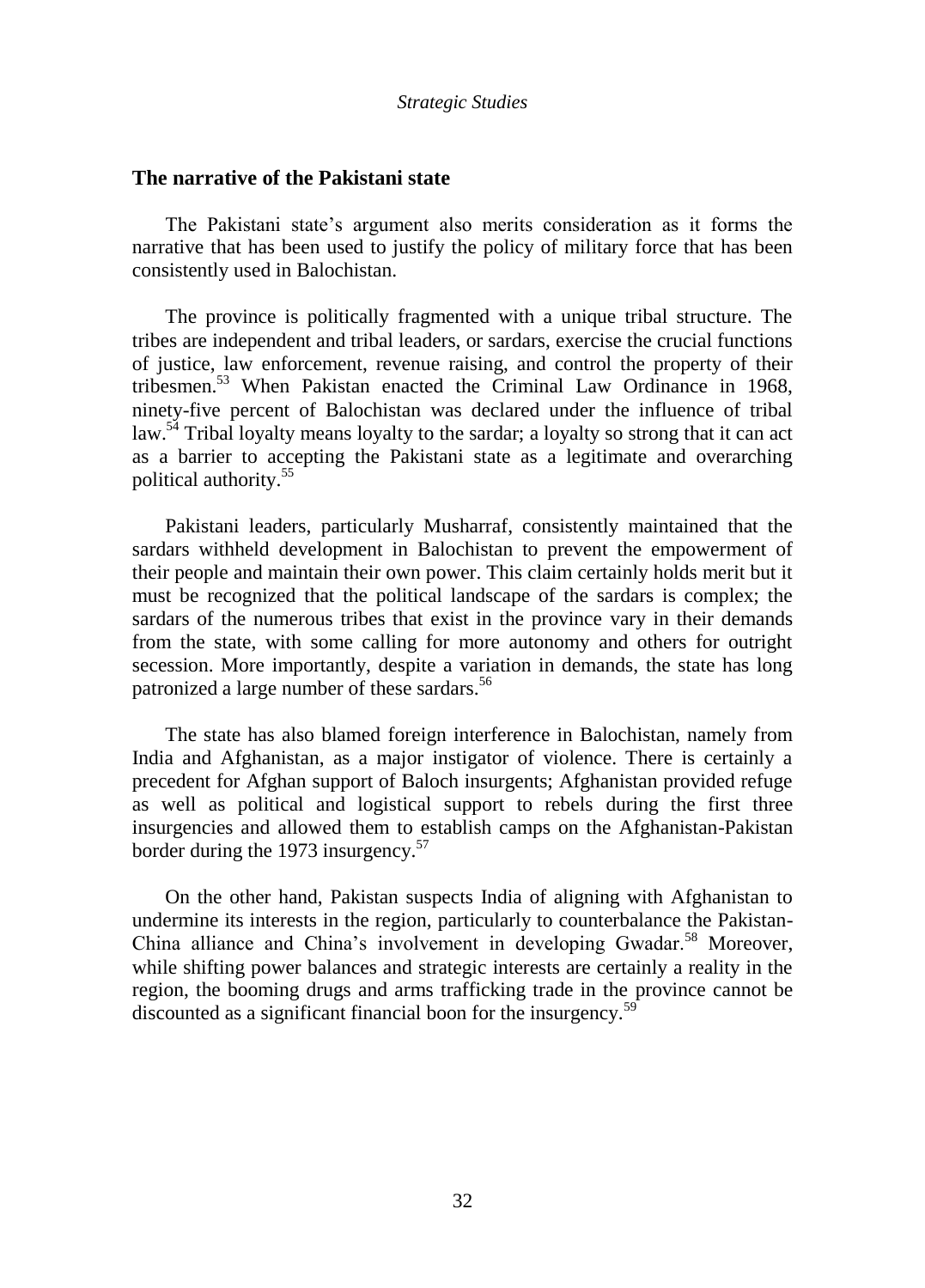## **Recent developments**

The previous government, led by the Pakistan People"s Party (PPP) enacted a few prominent measures seeking to address Baloch grievances. President Zardari issued a formal apology to the people of Balochistan for past injustices and announced the Aghaz-e-Haqooq-e-Balochistan ("Beginning of the Rights of Balochistan') package. The  $18<sup>th</sup>$  Amendment to the Constitution and the  $7<sup>th</sup>$  NFC Award were also important milestones in bridging the trust deficit between the Pakistani state and the people of Balochistan. However, the extent to which these measures have had a tangible impact as far as implementation is concerned is debatable.

## *1. Aghaz-e-Haqooq-e-Balochistan*

Following a process of dialogue that was initiated in 2007, the Sub-Committee on Provincial Autonomy and the Parliamentary Committee on Balochistan published two reports in March and November 2007, respectively.<sup>60</sup> In 2009, the government presented a new package of reforms titled the "Aghaz-e-Haqooq-e-Balochistan" (Beginning of the Rights of Balochistan).

The package of political and economic reforms encompassed issues such as the end of all military operations in Balochistan (except anti-terrorism strategies), judicial probes into the killings of Nawab Akbar Bugti and other Baloch leaders, the issue of missing persons, the creation of at least 5,000 jobs in Balochistan and steps to replace the army with the Frontier Constabulary (FC) at Sui.<sup>61</sup>

The package also called for the payment of outstanding gas royalties (between 1954 and 1991) amounting to Rs120 billion as well as the transfer of a share in the Saindak project to Balochistan.<sup>62</sup> Despite the fact that the reforms attempted to address the underlying issues of the conflict, concerns about its implementation have been paramount. A recent assessment committee found that Balochistan Assembly members were receiving Rs250 to Rs300 million without any monitoring or accountability.<sup>63</sup>

# *2. 7 th National Finance Commission Award*

The 7th National Finance Commission (NFC) Award, signed at Gwadar on 30 December 2009, was an important step in granting more financial autonomy to the provinces and succeeded in addressing longstanding Baloch concerns about revenue share. The NFC award determines the annual distribution of financial resources among the four provinces. However, using population as the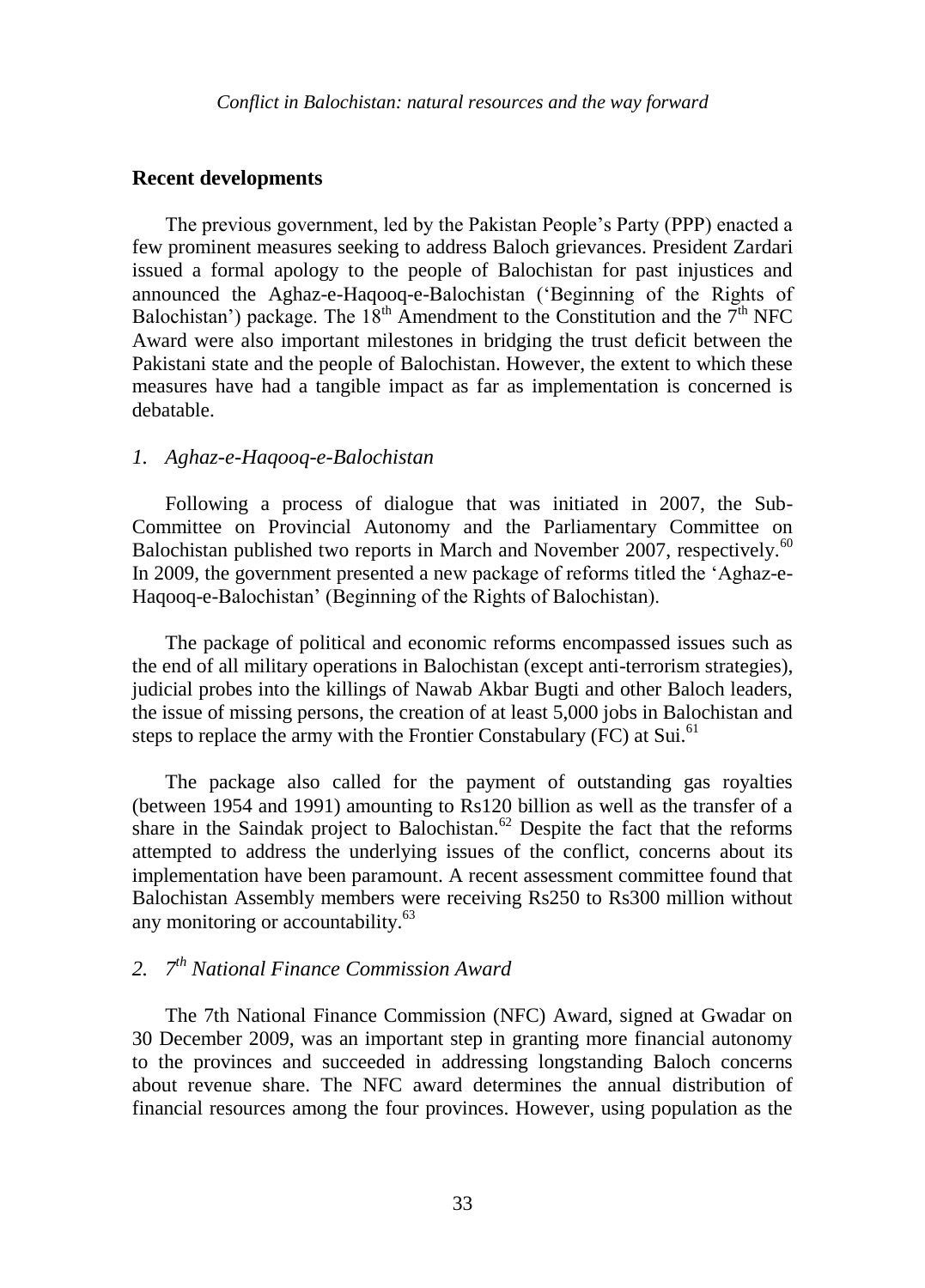sole distribution criteria, the award became the subject of much criticism.<sup>64</sup> This measure was particularly problematic in the case of Balochistan. Despite nearly 45 percent of the population living below the poverty line and its vast land area, Balochistan only received about five percent of the divisible pool resources due to its low population.<sup>65</sup>

The new distribution remedies this problem because it is based on other criteria in addition to population, including poverty (10.3%), revenue generation  $(5\%)$  and area  $(2.7\%)$ <sup>56</sup> Under the new NFC award, the overall provincial share of the divisible pool increased from 47.5 percent to 56 percent (and 57.5 percent after the first year), while Balochistan"s share of financial resources almost doubled from 5.3 percent to 9.09 percent and Punjab"s share declined from 57.88 percent to  $51.74$  percent.<sup>67</sup>

While the new award certainly signals the inflow of increased federal funds into Balochistan over the course of the ordained period, concerns about accountability and weak financial management remain.<sup>68</sup> The provincial government"s inefficacy in dealing with revenues as well as the federal government"s inability to meet revenue targets, are issues of concern.

The issue of royalties has also been a longstanding grievance on the part of the Baloch and has contributed to their sense of exploitation and alienation. Previously, Balochistan only received 12.4 percent of the royalties it was due.<sup>69</sup> Despite generating annual natural gas revenues of \$1.4 billion, the province was receiving only \$116 million in revenues from the federal government.<sup>70</sup>

## *3. Eighteenth Amendment <sup>71</sup>*

The Eighteenth Amendment to the Constitution of Pakistan was passed in April 2010, bringing the process of granting more autonomy to the provinces one step closer to fruition. Under the new amendment, subjects such as population, planning, electricity and tourism have been transferred to the provinces that are now responsible for raising funds to meet their expenditure needs but remain dependent on revenues received from the center.<sup>72</sup> It has also been made mandatory for the federal government to consult the provincial government regarding the construction of hydroelectric power plants and to ensure that the future revenue share of provincial governments is not less than the stipulated shares under the current NFC award.<sup>73</sup>

Furthermore, the amendment accords joint and equal rights over mineral and natural resources to the center and the province and stipulates that the province is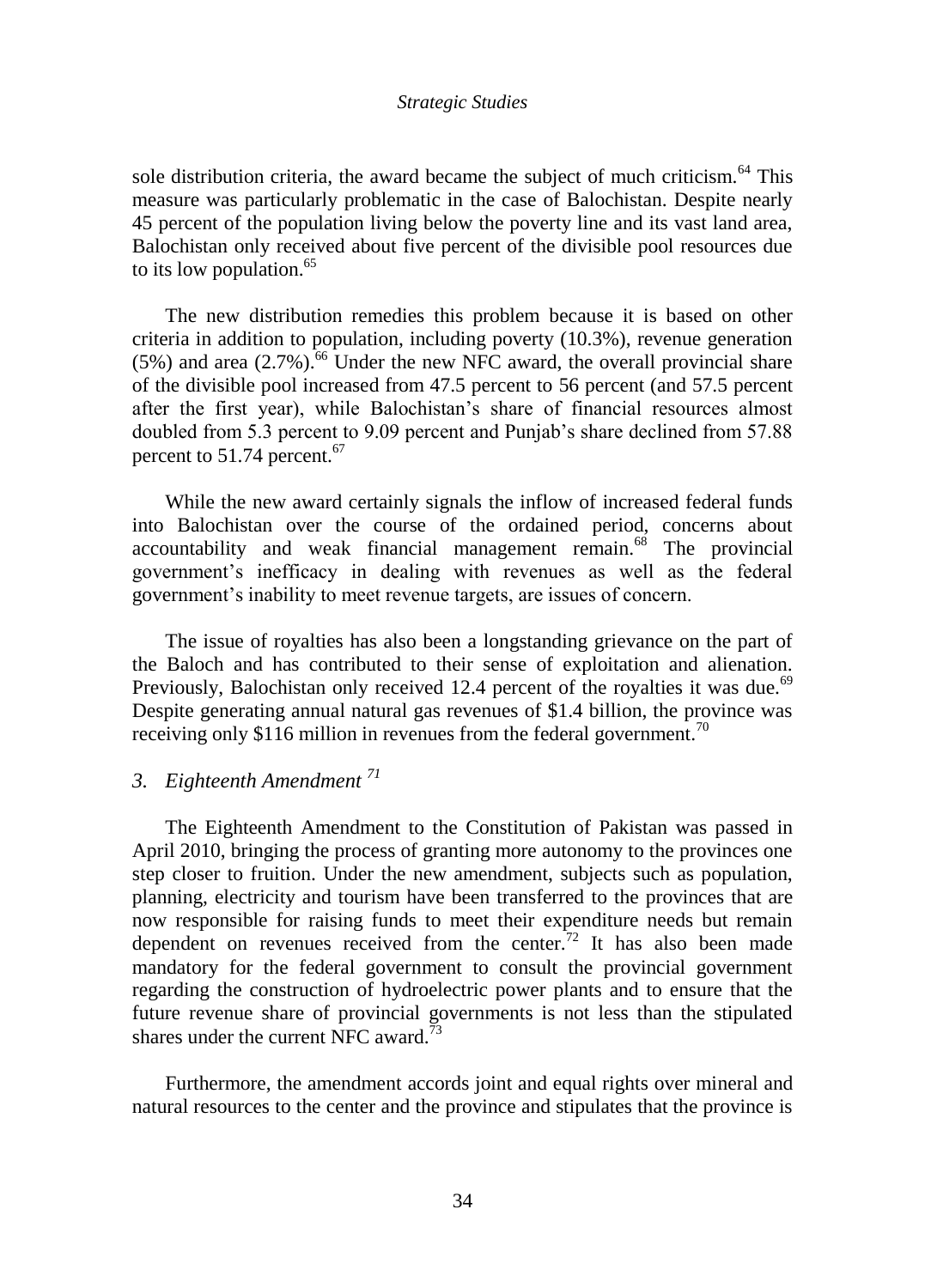## *Conflict in Balochistan: natural resources and the way forward*

entitled to an equal share in the income generated from these resources.<sup>74</sup> However, the provincial governments are obligated to make laws, for example laws pertaining to oil and gas exploration, in order to facilitate the implementation of these provisions.<sup>75</sup>

Oil exploration in Balochistan is mainly carried out by Pakistan Petroleum Limited (PPL) and the Oil and Gas Development Company Limited (OGDCL), in which the government holds the majority of shares.<sup>76</sup> Meanwhile, gas distribution is carried out by two public limited companies: Sui Northern and Sui Southern Gas companies. In the past, Baloch leaders have called for increased Baloch ownership and employment in these companies and following the  $18<sup>th</sup>$ Amendment there have even been calls by the Chief Minister to transfer the ownership of these companies in their entirety to Balochistan.<sup>77</sup>

## **Policy recommendations**

The aforementioned policy developments are positive steps taken by the federal government and indicate that the center is making efforts to address Baloch grievances. However, there is no doubt that to fully integrate Balochistan and create a long-term, sustainable solution to the conflict, the federal government must take concrete steps to ensure that final decisions about major development and infrastructure projects in Balochistan are undertaken by Baloch leaders. This will ensure that the Baloch become partners and owners in development initiatives in their own province.

Despite its mineral wealth, Balochistan has not been able to exploit mineral resources to generate economic growth. The next step after guaranteeing a secure investor climate so as to encourage private investment would be to ensure that the people benefit from such extractive activities; for example, by creating jobs for locals (and not importing labor from other provinces), providing job skills both directly in the industry and in "spin off" industries, as well as assisting in local infrastructure and development needs.<sup>78</sup>

Among the promising potential mineral development projects is Reko Diq, a small town located in Balochistan's Chagai district with estimated gold and copper reserves of 2.2 billion tons.<sup>79</sup> The government of Balochistan cancelled the existing exploration agreement with the Tethyan Copper Company (TCC), a joint venture of Canada"s Barrick Gold Corp and Chile"s Antofagasta Minerals, alleging that the TCC had violated the agreement. In a ruling issued in January 2013, the Supreme Court of Pakistan declared that the lease issued to the Tethyan Copper Company to mine Reko Diq's gold and copper reserves was invalid.<sup>80</sup>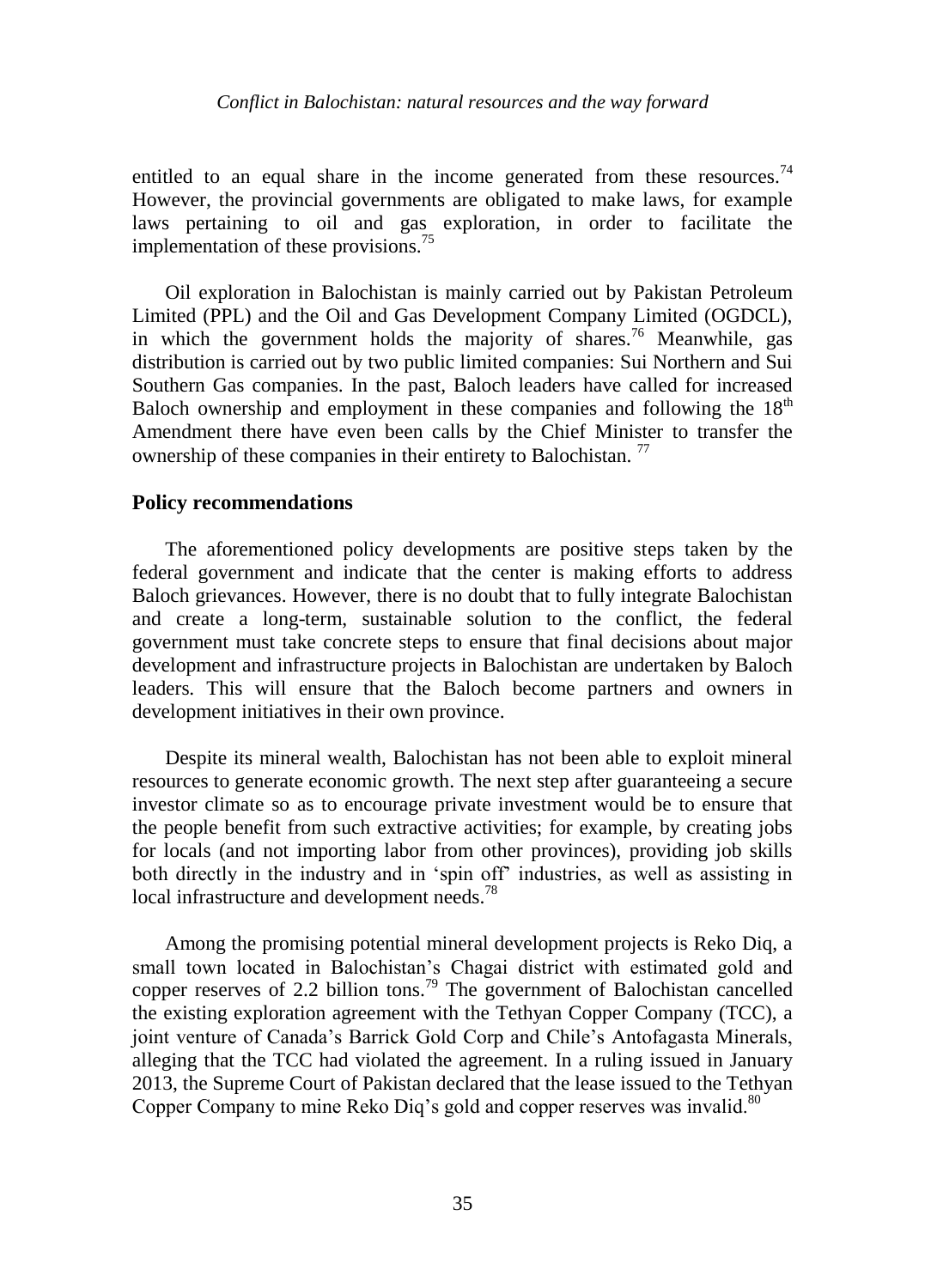Thereafter, the government of Balochistan expressed its commitment to run the project and is expecting to earn annual profits of \$321 million from excavating raw material worth  $$411$  million.<sup>81</sup> The provincial government also hopes to prioritize recruiting local Baloch workers and establish project offices in Quetta as opposed to Islamabad.

As Jetly points out, merely directing development funds into Balochistan is not enough; this step was also taken by the Bhutto government with the belief that federal intervention would strengthen local provincial institutions and facilitate socioeconomic development.<sup>82</sup> However, the lesson learnt from this misconceived policy was that the representatives of Balochistan have to be involved in the decision-making process for the development project to be effective and be seen as legitimate by the people.

## **Conclusion**

In conclusion, the ongoing conflict in Balochistan finds its roots in natural resource-based grievances relating to resource exploitation and economic deprivation. Moreover, this perception was reinforced by the state"s missteps in handling the Gwadar project, which was essentially the final nail in the coffin of decades of expropriation of Balochistan"s resources by the state.

Recent attempts by the Pakistani state to address Baloch concerns about natural resources may indicate a possibility of abandoning a state-sponsored approach to resorting to military force in Balochistan.

However, as the analysis of the various other grievances underlying the conflict indicates, the Baloch insurgency is complex and one cannot reasonably posit that solving the natural resources equation will lead to the end of the insurgency altogether. From a policymaker"s perspective, it is important to recognize that making Baloch leaders equal partners and decision-makers in critical issues about Balochistan"s economic future will at least bridge the perennial trust deficit between the center and the province.

## **Notes & References**

 $\overline{a}$ 

<sup>&</sup>lt;sup>1</sup> Kalat, together with the princely states of Kharan, Makran and Las Bela, as well as the administrative unit of British Balochistan, comprised what is known as the province of Balochistan today.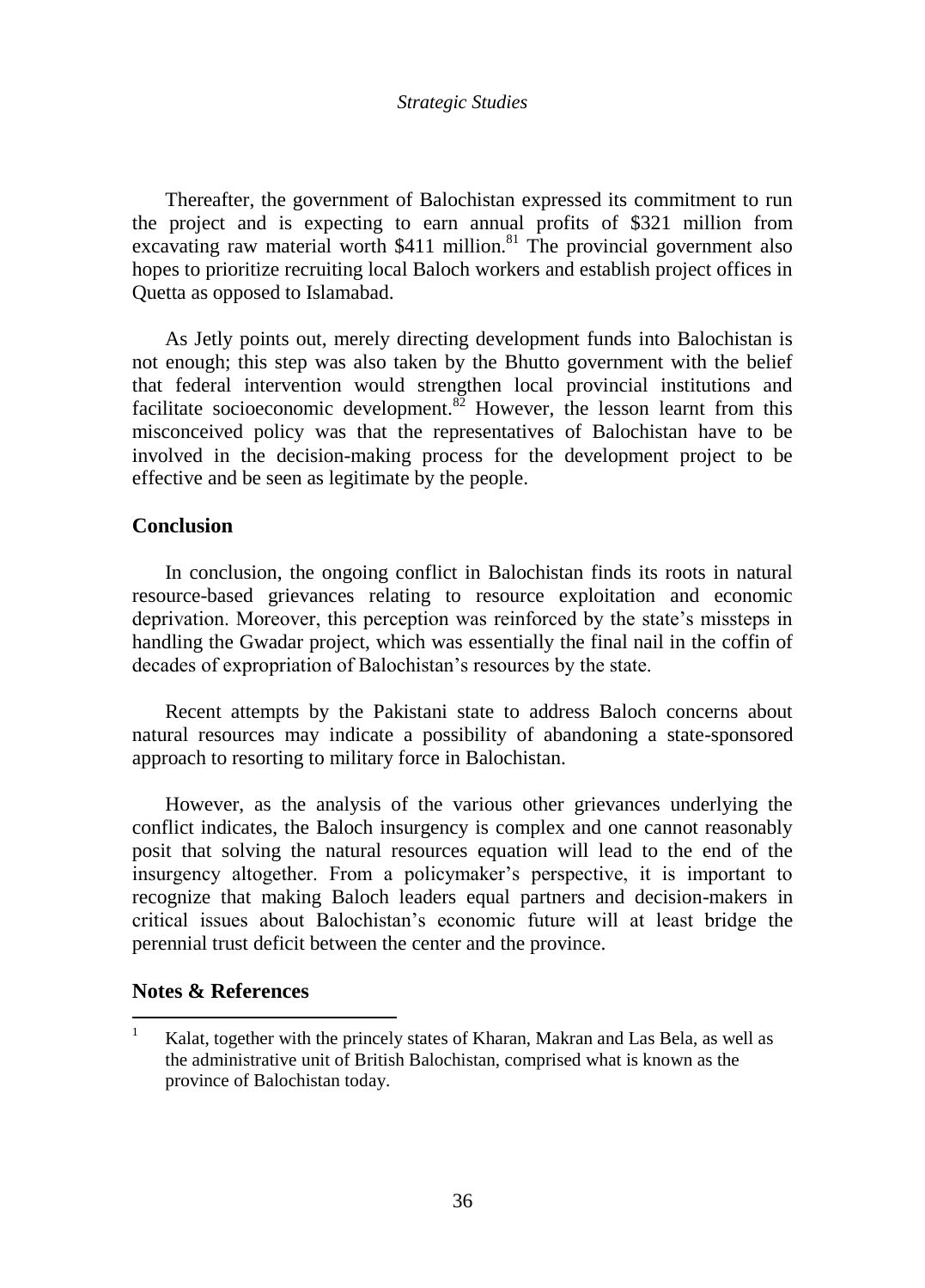- $\frac{1}{2}$ Paul Titus and Nina Swidler. "Knights, Not Pawns: Ethno-Nationalism and Regional Dynamics in Post-Colonial Balochistan", *International Journal of Middle East Studies*, Vol. 32, No. 1 (2000), p.50.
- <sup>3</sup> Adeel Khan. "Baloch Ethnic Nationalism in Pakistan: From Guerrilla War to Nowhere?" *Asian Ethnicity* Vol. 4, No.2 (June 2003), p.286.
- 4 Imtiaz Ali, "The Balochistan Problem," *Pakistan Horizon* Vol. 58, No. 2 (April 2005), p.47.
- $\frac{5}{6}$  Khan, "Baloch Ethnic Nationalism in Pakistan", p. 287.
- Rajshree Jetly. "Baluch Ethnicity and Nationalism (1971-1981): An Assessment," *Asian Ethnicity* Vol. 5, No. 1 (February 2004), p.16.
- <sup>7</sup> Adeel Khan. "Renewed Ethnonationalist Insurgency in Balochistan, Pakistan: The Militarized State and Continuing Economic Deprivation," *Asian Survey* Vol. 49, No. 6 (November/December 2009), p.1077.
- <sup>8</sup> Khan, "Renewed Ethnonationalist Insurgency in Balochistan", p. 1081.
- 9 Justin S. Dunne, *Crisis in Baluchistan: A Historical Analysis of the Baluch Nationalist Movement in Pakistan,* Naval Postgraduate School, 2006, p.2.
- <sup>10</sup> Tarique Niazi. "Globalization, Resource Conflicts and Social Violence in Asia." *International Journal of Contemporary Sociology* Vol. 45, No. 1 (2008), p.197.
- <sup>11</sup> Frederic Grare. "Balochistan: The State Versus the Nation," *Carnegie Papers* (April 2013), p.17; Robert G. Wirsing. "Baloch Nationalism and the Geopolitics of Energy Resources: The Changing Context of Separatism in Pakistan," *Strategic Studies Institute*, (2008), p.3.
- <sup>12</sup> John Jack Rooney. "The Baloch Insurgency and  $21<sup>st</sup>$  Century Asian Energy Security," *The New Presence: The Prague Journal of Central European Affairs,*  (2010).
- <sup>13</sup> Paul Collier. "The Political Economy of Natural Resources," *Social Research* Vol. 77, No. 4 (Winter 2010), p.1106.
- <sup>14</sup> Macartan Humphreys. "Natural Resources, Conflict and Conflict Resolution: Unconvering the Mechanisms," *The Journal of Conflict Resolution* Vol. 49, No. 4 (August 2005), p. 511.
- <sup>15</sup> Farhan Hanif Siddiqi. "Security Dynamics in Pakistani Balochistan: Religious Activism and Ethnic Conflict in the War on Terror," *Asian Affairs: An American Review* Vol. 39, No. 3 (2012), p.168.
- <sup>16</sup> David Charles-Philippe and Jean-Francois Gagne. "Natural Resources: A Source of Conflict?" *International Journal* Vol. 62, No. 1 (Winter 2006/2007).
- <sup>17</sup> Amber Moreen, "Overcoming the 'Resource Curse': Prioritizing Policy Interventions in Countries with Large Extractive Industries," *The Pardee RAND Graduate School* (October 2006), 29.
- <sup>18</sup> Stephanie Lavaux. "Natural Resources and Conflict in Colombia: Complex Dynamics, Narrow Relationships," *International Journal* Vol. 62, no.1 (Winter 2006/2007), p. 22.
- <sup>19</sup> Cut Dian Agustina, Ehtisham Ahmad, Dhanie Nugroho and Herbert Siagian. "Political Economy of Natural Resource Revenue Sharing in Indonesia." *Asia Research Centre, London School of Economics and Political Science* (March 2012),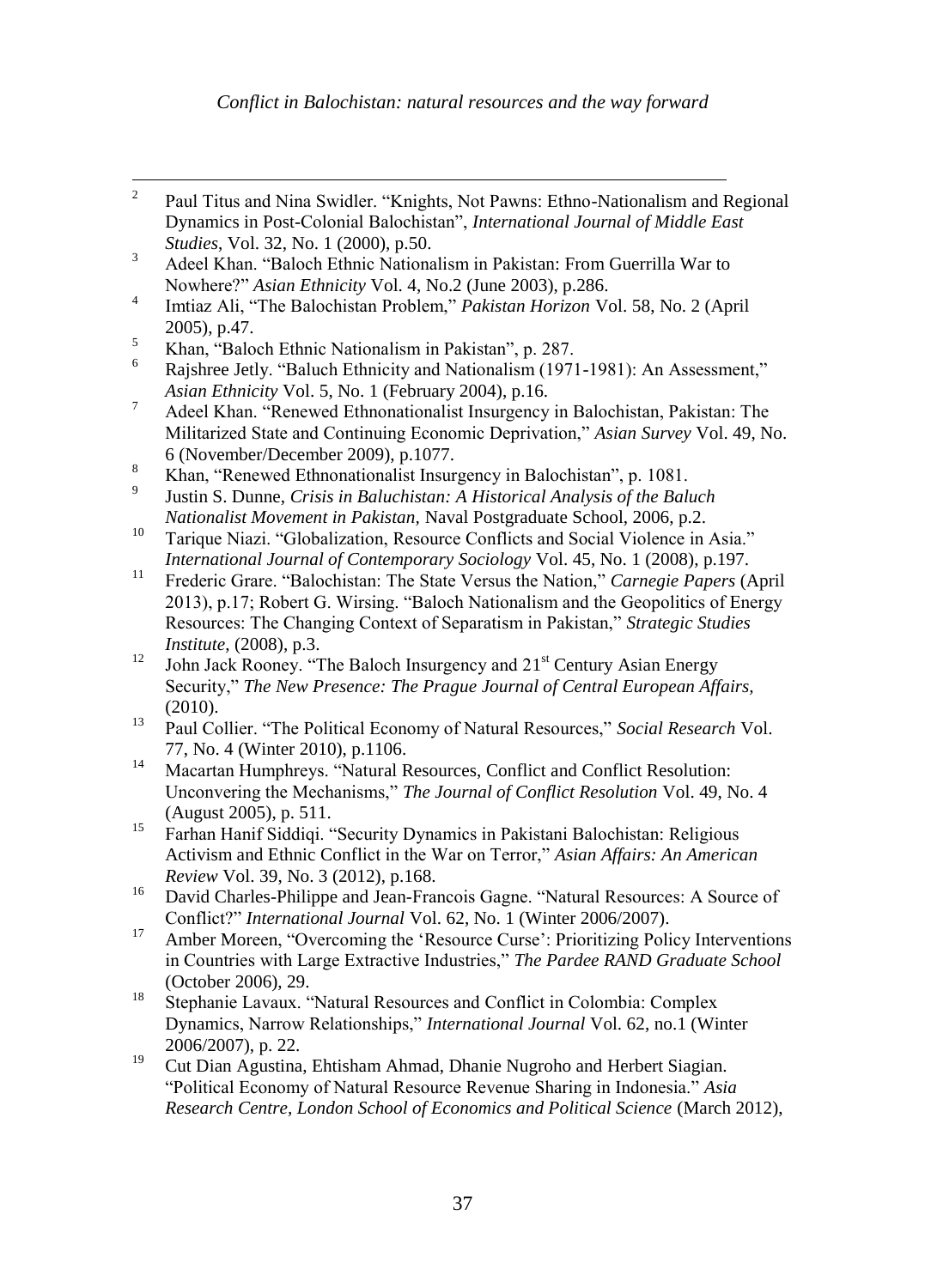p. 6. http://www.lse.ac.uk/asiaResearchCentre/\_files/ARCWP55- AgustinaAhmadNugrohoSiagian.pdf

- <sup>20</sup> Nicholas Schmidle, "Waiting for the Worst," *The Virginia Quarterly Review* (Spring 2007), p. 229. http://www.vqronline.org/articles/2007/spring/schmidle-waiting-forworst
- <sup>21</sup> Paul Collier, Anke Hoeffler, and Dominic Rohner. "Beyond Greed and Grievance: Feasibility and Civil War," *Oxford Economic Papers* 61 (2009), 13.
- <sup>22</sup> Uwafiokun Idemudia, "The Ouest for the Effective Use of Natural Resource Revenue in Africa: Beyond Transparency and the Need for Compatible Cultural Democracy in Nigeria," *Africa Today* Vol.56, No. 2 (2009). 4.
- <sup>23</sup> Jason R Murtha, *The Strategic Importance of Balochistan* (Naval Postgraduate School, 2011), 44.
- <sup>24</sup> As of 2006/07: *Pakistan: Balochistan Economic Report*. Asian Development Bank and World Bank report (May 2008), p. 9.
- <sup>25</sup> Rabia Aslam, "Greed, Creed and Governance in Civil Conflicts: A Case Study of Balochistan," *Contemporary South Asia* 19, No. 2 (June 2011), 197.
- $rac{26}{27}$  Murtha, 45.
- <sup>27</sup> Adeel Khan, "Renewed Ethnonationalist Insurgency in Balochistan", 1073.
- $\frac{28}{29}$  Wirsing, 27.
- <sup>29</sup> Grare, "Balochistan: The State Versus the Nation", p. 8.<br><sup>30</sup> Murtha 46
- $rac{30}{31}$  Murtha, 46.
- $rac{31}{32}$  Wirsing, 6.
- $rac{32}{33}$  Ibid.

 $\overline{a}$ 

- <sup>33</sup> *Pakistan: Balochistan Economic Report*, 52.
- <sup>34</sup> Frederic Grare, "Pakistan: The Resurgence of Baloch Nationalism," *Carnegie Papers,* No. 65 (January 2006), p. 5.
- $\frac{35}{100}$  Khan, "Renewed Ethnonationalist Insurgency in Balochistan," p. 1075.
- <sup>36</sup> "Balochistan CM wants charge of Saindak project," *The Nation*, April 5, 2013, http://www.nation.com.pk/national/05-Apr-2013/balochistan-cm-wants-charge-ofsaindak-project
- <sup>37</sup> Khan, "Renewed Ethnonationalist Insurgency in Balochistan," 1075.
- $\frac{38}{39}$  Dunne, 57.
- $\frac{39}{40}$  Niazi, 193.
- $\frac{40}{41}$  Ibid.
- <sup>41</sup> Rasul Bakhsh Rais, "The Balochistan Package: Redefining Federalism in Pakistan," *Forum of Federations*.
- <sup>42</sup> Grare, "Pakistan: The Resurgence of Baloch Nationalism," 5.
- $\frac{43}{44}$  Wirsing, 9.
- Safdar Sial and Abdul Basit. "Conflict and Insecurity in Balochistan: Assessing Strategic Policy Options for Peace and Security," *Pak Institute for Peace Studies* (Oct-Dec 2010), 10.
- $^{45}$  Niazi, 187.
- <sup>46</sup> "Pakistan: The Forgotten Conflict in Balochistan," *International Crisis Group* (October 2007), 10.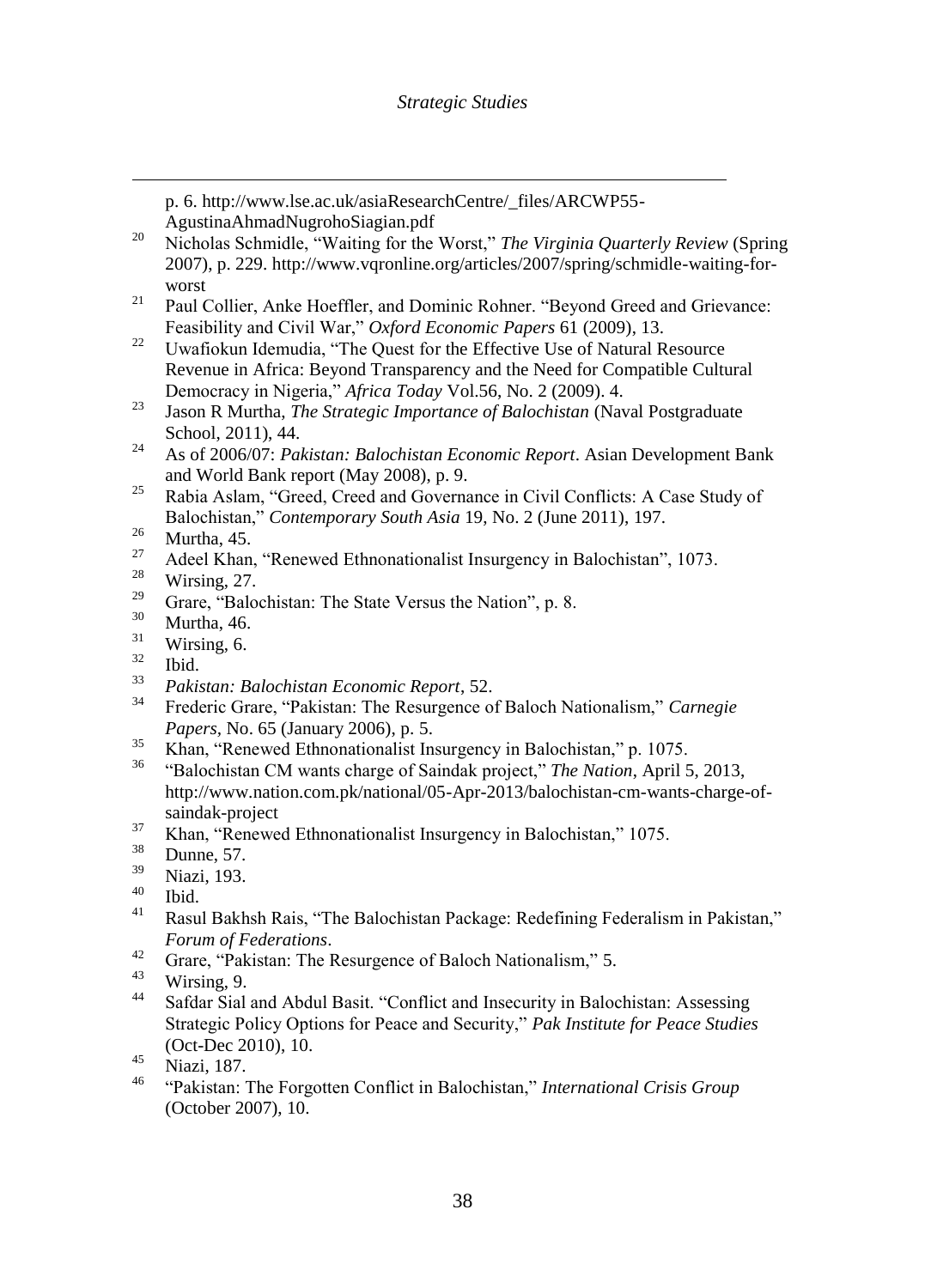<sup>51</sup> "Balochistan Assessment", *South Asia Terrorism Portal*,

- $^{58}$  Grare, "Pakistan: The Resurgence of Baloch Nationalism," p. 10.
- $^{59}$  Ibid., 10.
- <sup>60</sup> Mohammad Waseem, "Federalism in Pakistan," *Forum of Federations* (2010), p.15.
- <sup>61</sup> Mahmood Zaman, "Balochistan package, healing of wounds," *The News*, 3 December

2009, http://www.thenews.com.pk/TodaysPrintDetail.aspx?ID=211365&Cat=7&dt= 12/3/2009

- $\frac{62}{63}$  Waseem, 16.
- <sup>63</sup> Qaiser Butt, "Aghaz-e-Haqooq: Did the package make a difference," *Express Tribune,* February 13, 2013, http://tribune.com.pk/story/506573/aghaaz-e-huqooqdid-the-package-make-a-difference
- <sup>64</sup> Usman Mustafa, "Fiscal Federalism in Pakistan: The  $7<sup>th</sup>$  National Finance Commission Award and its Implications," *PIDE Working Paper* 73 (2011), p. 3.
- <sup>65</sup> Robert M. Hathaway, Bhumika Muchhala and Michael Kugelman, ed., "Fueling the Future Meeting Pakistan's Energy Needs in the 21<sup>st</sup> Century," (*Woodrow Wilson International Center for Scholars*, 2007), p. 62.
- <sup>66</sup> "7th NFC Award Signed at Gwadar," *Dawn News*, December 30, 2009, http://www.dawn.com/news/856981/7th-nfc-award-signed-in-gwadar
- $^{67}$  Waseem, 13.
- $^{68}$  Mustafa, 10.
- <sup>69</sup> Meezan Z. Khwaja, Abid Q. Suleri and Babar Shahbaz. "Natural Resource Allocation in Balochistan and NWFP: Reasons for Discontent," *Sustainable Development Policy Insitute Working Paper Series* 111 (November 2009), p. 7.

<sup>71</sup> The 18th Amendment Bill was signed into law by President Zardari on 19 April 2010; its provisions included the removal of the President's power to dissolve the National Assembly and remove the Prime Minister, thereby affirming Pakistan as a

<sup>47</sup> <sup>47</sup> Grare, "Pakistan: The Resurgence of Baloch Nationalism," p. 6.<br> $^{48}$  Salami II. 222

 $^{48}$  Schmidle, 233.

 $^{49}$  Murtha, 49.

<sup>&</sup>lt;sup>50</sup> Grare, "Balochistan: The State Versus the Nation," p. 6.<br><sup>51</sup> Palochistan Assossment', South Asia Tamonian Boutal.

http://www.satp.org/satporgtp/countries/pakistan/Balochistan/index.html

 $\frac{52}{53}$  Niazi, 199.

<sup>53</sup> Abid Hussain Shah, *The Volatile Situation of Balochistan-Options to Bring it into Streamline* (Naval Postgraduate School, 2007), p. 15.

<sup>54</sup> Nicholas Schmidle, "Waiting for the Worst," *The Virginia Quarterly Review* (Spring 2007), http://www.vqronline.org/articles/2007/spring/schmidle-waiting-for-worst.

<sup>55</sup> Gregory D. Pipes. "*The Baloch-Islamabad Tensions: Problems of National Integration*", (Naval Postgraduate School, 2010), p. 41.

<sup>56</sup> Aasim Sajjad Akhtar, "Balochistan versus Pakistan," *Economic and Political Weekly*  42, No. 45/46 (2007), p. 76.

 $\frac{57}{58}$  Pipes, 48.

 $^{70}$  Hathaway, 62.